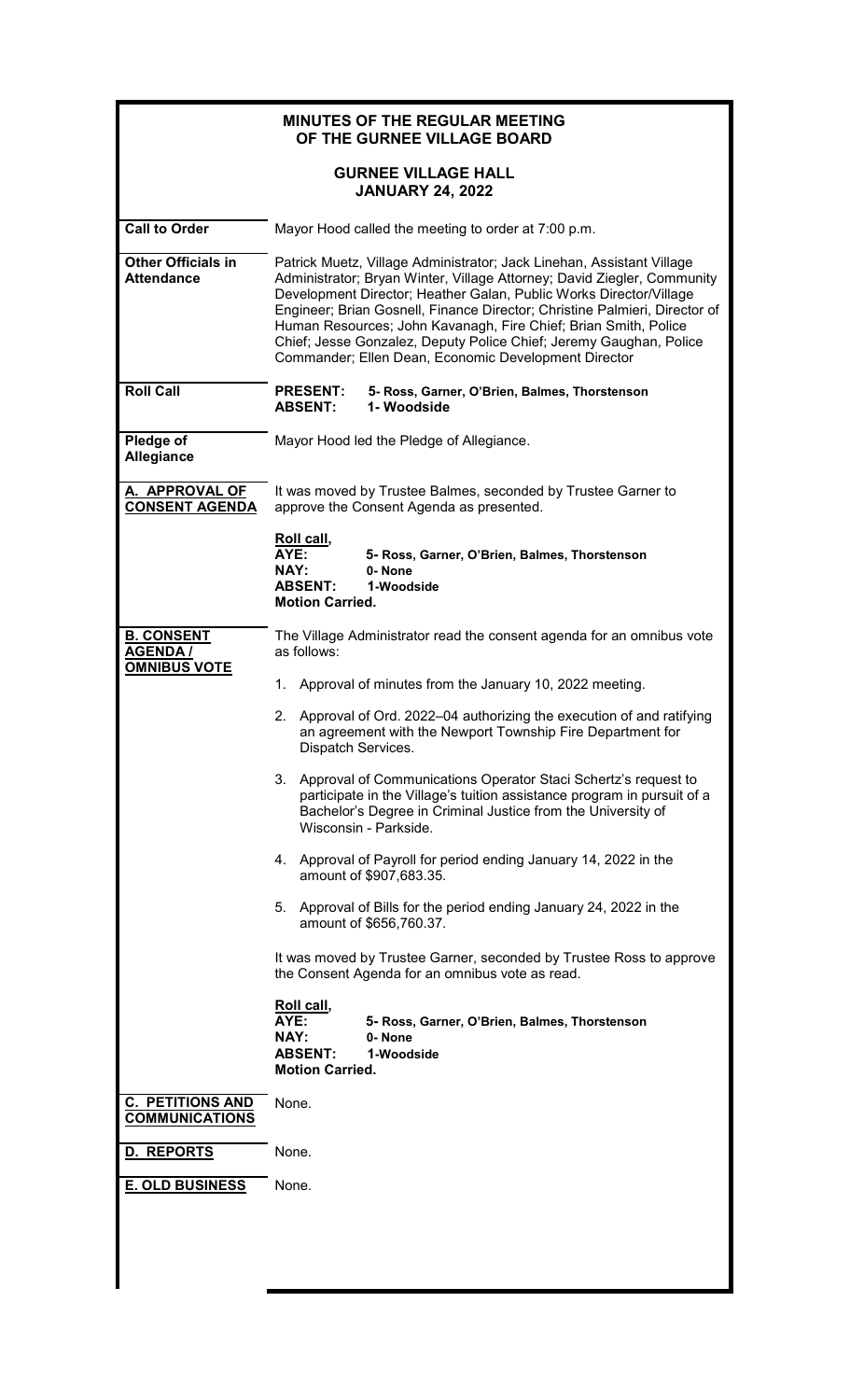| F. NEW BUSINESS | Approval of Ord. 2022-05 regulating and licensing tobacco and<br>1.<br>alternative nicotine product retailers.                                                                                                                                                                                                                                                                                                                                                                                                                                                                                                                                                                                                                                                                                                                                                                                                                                                                                                                                                                                                                                                                                                                                                                                                                                                                                                                                                                                                                                                                                                                                                                                                                                                                                                                                                                                                                                                                                                                                                                                                                                                             |  |  |  |
|-----------------|----------------------------------------------------------------------------------------------------------------------------------------------------------------------------------------------------------------------------------------------------------------------------------------------------------------------------------------------------------------------------------------------------------------------------------------------------------------------------------------------------------------------------------------------------------------------------------------------------------------------------------------------------------------------------------------------------------------------------------------------------------------------------------------------------------------------------------------------------------------------------------------------------------------------------------------------------------------------------------------------------------------------------------------------------------------------------------------------------------------------------------------------------------------------------------------------------------------------------------------------------------------------------------------------------------------------------------------------------------------------------------------------------------------------------------------------------------------------------------------------------------------------------------------------------------------------------------------------------------------------------------------------------------------------------------------------------------------------------------------------------------------------------------------------------------------------------------------------------------------------------------------------------------------------------------------------------------------------------------------------------------------------------------------------------------------------------------------------------------------------------------------------------------------------------|--|--|--|
|                 | Village Administrator Muetz stated the Village of Gurnee has a<br>moratorium in place prohibiting the establishment of smoke, vape<br>and hookah shops. The moratorium was enacted in November 2019<br>and expires in February of 2022. The moratorium was put into place<br>as the Village was concerned about the health impact on the<br>community, especially with the youth population. The pause allowed<br>staff to review this issue from a regulatory perspective. Staff<br>recommends tobacco sales be treated similar to alcohol sales, so<br>that a license must be applied for, reviewed by Village staff and the<br>Police Department and issued by the Licensing Administrator who is<br>the Mayor. The number of licenses would be limited and therefore,<br>any new request would have to appear before the Board after review<br>by the Police Department. The Village currently has 22 businesses<br>that sell tobacco/vape products. As proposed, the current<br>businesses in existence would be issued a temporary license that<br>would be valid until April 30, 2022. They would be required to apply<br>for a license effective May 1, 2022. The intent is to not preclude any<br>of the current businesses in place, however, the number of licenses<br>is limited and the Village Board could determine that it does not<br>desire to issue any additional licenses beyond the 22 that are<br>currently operational. Any new business would have to apply and<br>receive approval.<br>Attorney Winter added the Village wants to encourage responsible<br>retailing. He stated the fee is modest and covers Police Department<br>costs. He continued to state the ordinance does include a maximum<br>number of licenses and if a business gives up a license, the number<br>available automatically decreases. Attorney Winter concluded by<br>stating this ordinance allows the Village to have some control over<br>availability of tobacco products in the Gurnee.<br>It was moved by Trustee O'Brien, seconded by Trustee Garner to<br>approve Ord. 2022-05 regulating and licensing tobacco and alternative<br>nicotine product retailers |  |  |  |
|                 | Roll call,<br>AYE:<br>5- Ross, Garner, O'Brien, Balmes, Thorstenson                                                                                                                                                                                                                                                                                                                                                                                                                                                                                                                                                                                                                                                                                                                                                                                                                                                                                                                                                                                                                                                                                                                                                                                                                                                                                                                                                                                                                                                                                                                                                                                                                                                                                                                                                                                                                                                                                                                                                                                                                                                                                                        |  |  |  |
|                 | NAY:<br>0-None<br><b>ABSENT:</b><br>1-Woodside<br><b>Motion Carried.</b>                                                                                                                                                                                                                                                                                                                                                                                                                                                                                                                                                                                                                                                                                                                                                                                                                                                                                                                                                                                                                                                                                                                                                                                                                                                                                                                                                                                                                                                                                                                                                                                                                                                                                                                                                                                                                                                                                                                                                                                                                                                                                                   |  |  |  |
|                 | 2. Approval of Ord. 2022-06 authorizing execution of a Fourth<br>Amendment to the Lease Agreement between the Village of Gurnee<br>and Spectrasite Communications, LLC.                                                                                                                                                                                                                                                                                                                                                                                                                                                                                                                                                                                                                                                                                                                                                                                                                                                                                                                                                                                                                                                                                                                                                                                                                                                                                                                                                                                                                                                                                                                                                                                                                                                                                                                                                                                                                                                                                                                                                                                                    |  |  |  |
|                 | Village Administrator Muetz gave a review stating that Spectrasite<br>owns the cell tower at Fire Station #2 and the Village leases property<br>to it. Unlike other agreements, the Village does not have lease<br>agreements with individual carriers on the tower. Spectrasite has<br>requested to amend the lease for a fourth time stating the financial<br>terms are not feasible given the current market and this tower's<br>location. The Village has public safety equipment located on this<br>tower that is integral to Village operations. Rather than risk the<br>ability to locate equipment on this tower, the Village entered into<br>negotiations with Spectrasite regarding the fourth amendment.<br>Spectrasite has requested to reduce the rent from the current<br>\$63,000 to \$54,600 with a three-year rent guarantee and a one-time,<br>upfront payment of \$15,000. It has also requested the annual<br>escalator be reduced from 4% to 3%. In exchange for these<br>provisions, the Village was able to maintain space on the tower for<br>our equipment and secure language that will make upgrading Village<br>equipment much easier. The term of the agreement remains<br>unchanged and expires in 2054.                                                                                                                                                                                                                                                                                                                                                                                                                                                                                                                                                                                                                                                                                                                                                                                                                                                                                                                                     |  |  |  |
|                 | Trustee O'Brien asked if there is any language in the agreement<br>regarding recourse if Spectrasite doesn't respond in a timely fashion<br>to the Village of Gurnee's requests regarding equipment upgrades.<br>Management Analyst Luka stated the current agreement merely<br>states it will respond. The Fourth Amendment states when<br>Spectrasite responds with a "no," (declining written request), it has to<br>provide a reason and work with the Village towards a solution.                                                                                                                                                                                                                                                                                                                                                                                                                                                                                                                                                                                                                                                                                                                                                                                                                                                                                                                                                                                                                                                                                                                                                                                                                                                                                                                                                                                                                                                                                                                                                                                                                                                                                     |  |  |  |